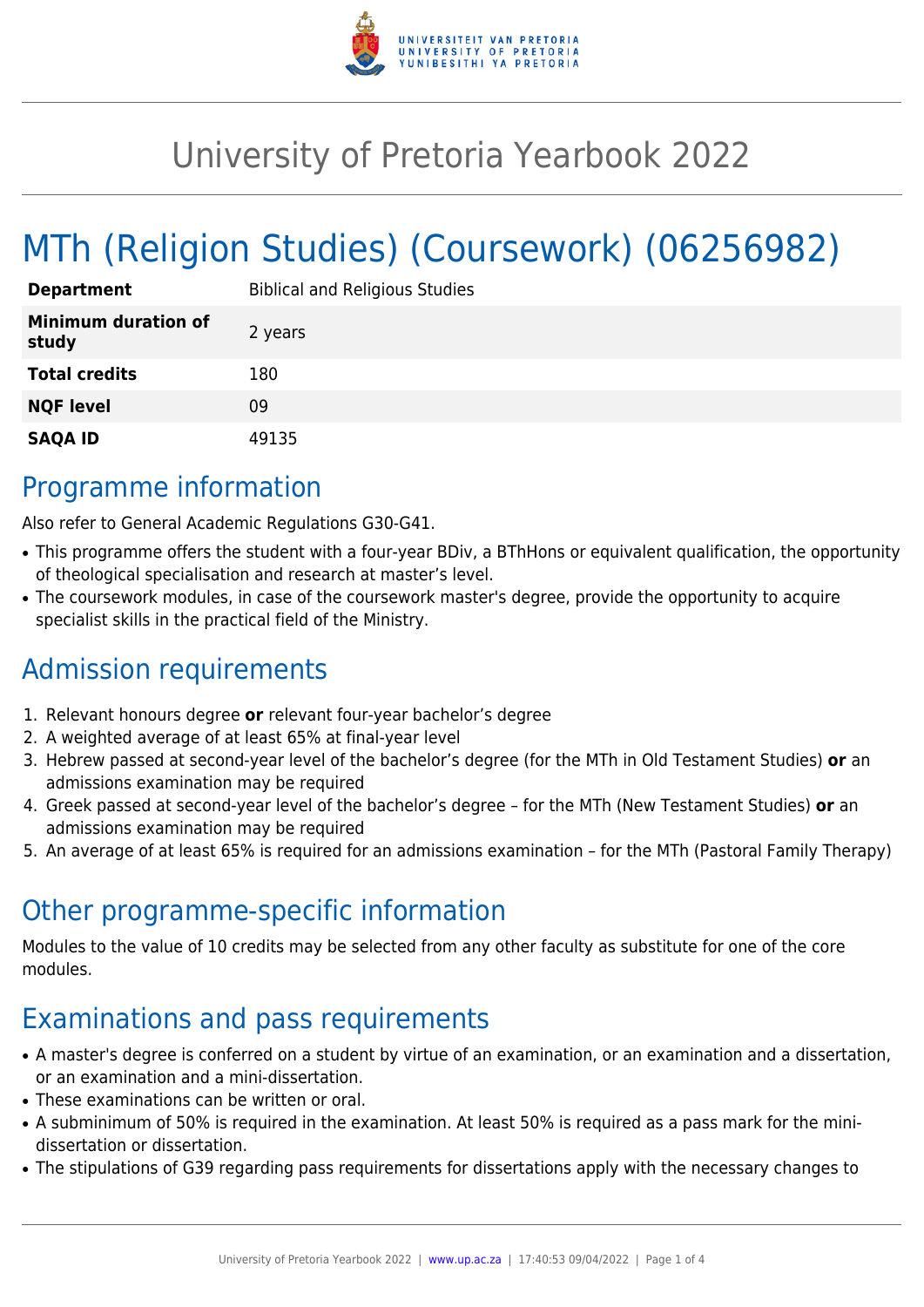

mini-dissertations.

● Mini-dissertations are evaluated and examined in accordance with the stipulations set out in a study guide, which is available on request from the various departments.

# Research information

#### **Mini-dissertation**

The proposed title of the mini-dissertation must be submitted for approval to the Research Committee via the Supervisor and the relevant head of department before a student may commence with the research.

Also refer to General Academic Regulation G39.13.

#### **Article for publication**

- Unless Senate, on the recommendation of the supervisor, decides otherwise, a student, before or on submission of a dissertation, must submit at least one draft article for publication in a recognised academic journal and in the case of a thesis, must submit proof of submission of an article issued by an accredited journal, to the Head: Student Administration.
- The draft or submitted article, should be based on the research that the student has conducted for the dissertation and be approved by the supervisor if the supervisor is not a co-author.
- The supervisor shall be responsible for ensuring that the paper is taken through all the processes of revision and resubmission, as may be necessary. Conferment of the degree may be made subject to compliance with the stipulations of this regulation.

### Pass with distinction

In order to pass with distinction, a weighted average (GPA) (not rounded) of at least 75% in the examination of the coursework and 75% for the mini-dissertation must be obtained.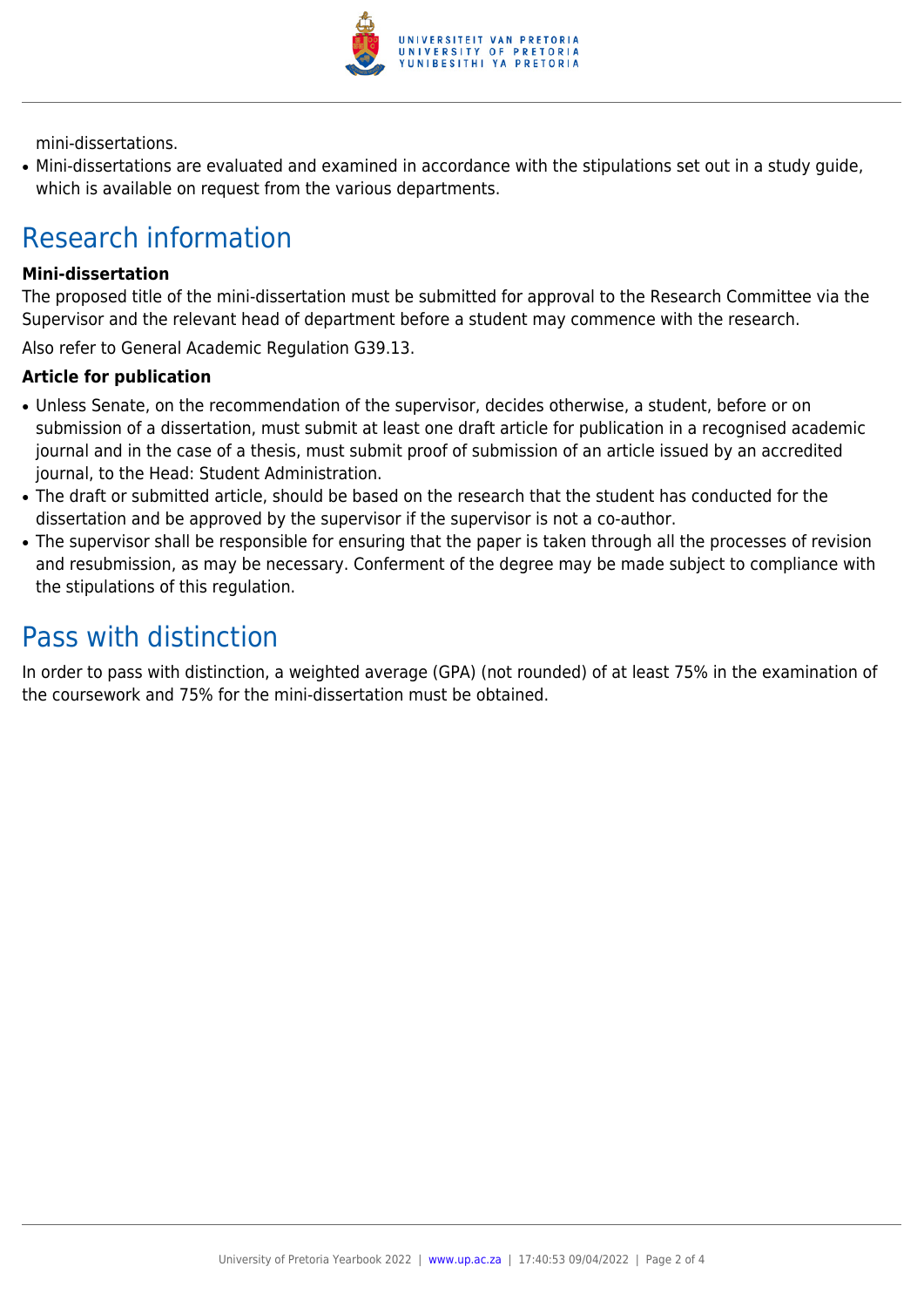

## Curriculum: Year 1

#### **Minimum credits: 90**

Students must select elective modules as set out below.

#### **Option A:**

- Compulsory core modules BYB 893 and BYB 813.
- Select all of the following elective modules: BYB 823, BYB 833, BYB 843, BYB 853, BYB 863, BYB 873 and BYB 883.

#### **Option B:**

- Compulsory core modules BYB 893 and BYB 813.
- Select the following elective modules BYB 814, BYB 815 and BYB 816. Students may select these 60 credits only in consultation and with the approval of the course coordinator.
- Select one additional elective module worth 10 credits.

#### **Core modules**

[Research methodology 813](https://www.up.ac.za/faculty-of-education/yearbooks/2022/modules/view/BYB 813) (BYB 813) - Credits: 20.00 [Mini-dissertation: Biblical and religious studies 893](https://www.up.ac.za/faculty-of-education/yearbooks/2022/modules/view/BYB 893) (BYB 893) - Credits: 90.00

#### **Elective modules**

[Living Islam 814](https://www.up.ac.za/faculty-of-education/yearbooks/2022/modules/view/BYB 814) (BYB 814) - Credits: 20.00 [History of Islam 815](https://www.up.ac.za/faculty-of-education/yearbooks/2022/modules/view/BYB 815) (BYB 815) - Credits: 20.00 [Christian-Muslim encounters 816](https://www.up.ac.za/faculty-of-education/yearbooks/2022/modules/view/BYB 816) (BYB 816) - Credits: 20.00 [Hermeneutics 823](https://www.up.ac.za/faculty-of-education/yearbooks/2022/modules/view/BYB 823) (BYB 823) - Credits: 10.00 [Biblical archaeology 833](https://www.up.ac.za/faculty-of-education/yearbooks/2022/modules/view/BYB 833) (BYB 833) - Credits: 10.00 [History and historiography 843](https://www.up.ac.za/faculty-of-education/yearbooks/2022/modules/view/BYB 843) (BYB 843) - Credits: 10.00 [Religious studies 853](https://www.up.ac.za/faculty-of-education/yearbooks/2022/modules/view/BYB 853) (BYB 853) - Credits: 10.00 [Exegesis 863](https://www.up.ac.za/faculty-of-education/yearbooks/2022/modules/view/BYB 863) (BYB 863) - Credits: 10.00 [Theology 873](https://www.up.ac.za/faculty-of-education/yearbooks/2022/modules/view/BYB 873) (BYB 873) - Credits: 10.00 [Biblical ethics 883](https://www.up.ac.za/faculty-of-education/yearbooks/2022/modules/view/BYB 883) (BYB 883) - Credits: 10.00